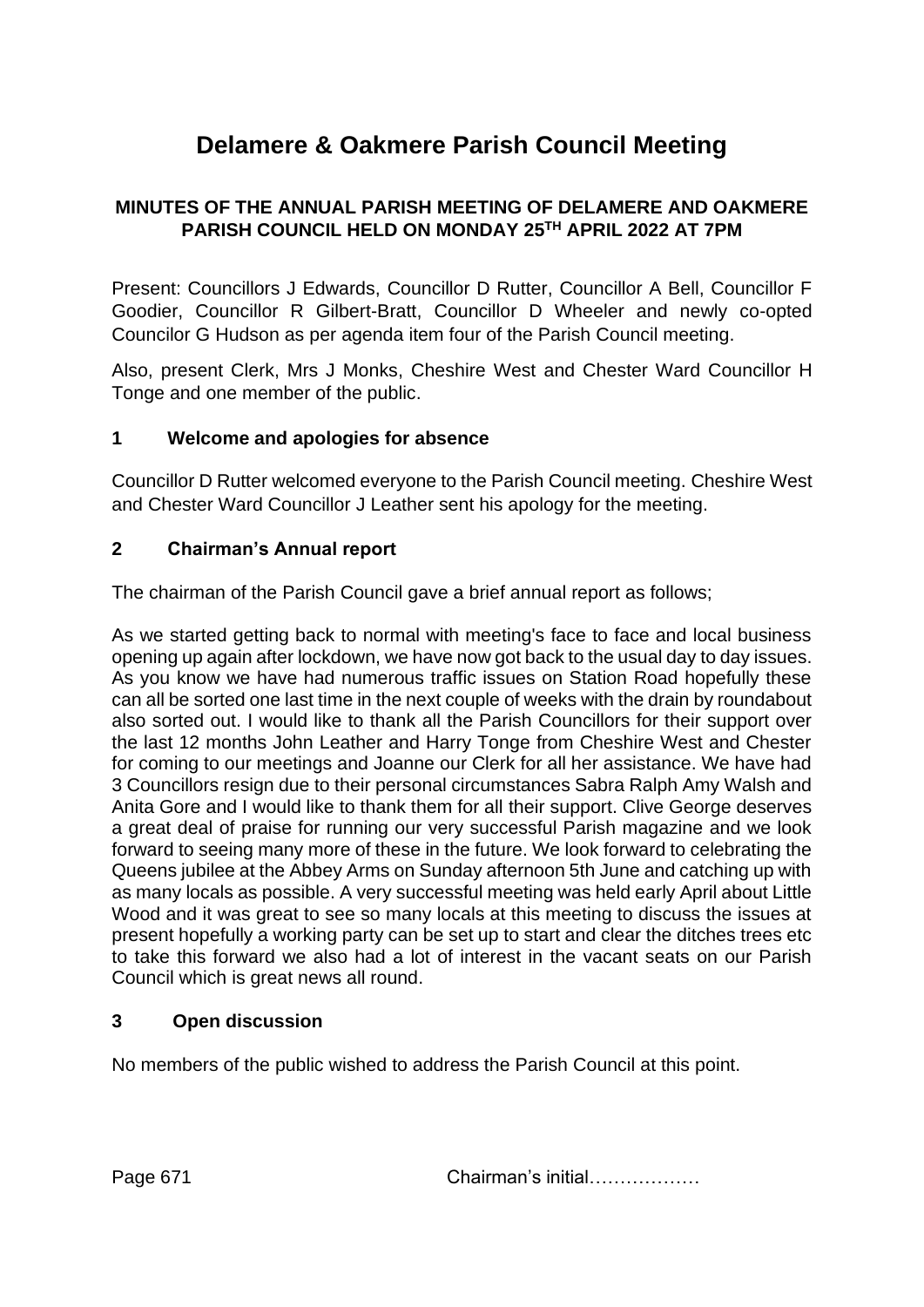# **Delamere & Oakmere Parish Council Meeting**

## **MINUTES OF THE PARISH COUNCIL MEETING OF DELAMERE AND OAKMERE PARISH COUNCIL HELD ON MONDAY 25TH APRIL 2022 AT 7PM**

Present: Councillors J Edwards, Councillor D Rutter, Councillor A Bell, Councillor F Goodier, Councillor R Gilbert-Bratt, Councillor D Wheeler and newly co-opted Councilor G Hudson as per agenda item four of the Parish Council meeting.

Also, present Clerk, Mrs J Monks, Cheshire West and Chester Ward Councillor H Tonge and one member of the public.

#### **1 Welcome and apologies for absence**

Councillor D Rutter welcomed everyone to the Parish Council meeting. Cheshire West and Chester Ward Councillor J Leather sent his apology for the meeting.

#### **2 Member's Code of Conduct and declarations of interest**

No declarations of interest were made.

#### **3 Public Participation**

No members of the public wished to address the Parish Council.

#### **4 Co-option of Parish Councillors**

The clerk confirmed that she had received four applications. Mr. Gary Hudson and Mrs. Maxine Shaw were both registered to vote; however Mrs. Maxine Shaw was unable to attend the meeting due to being on holiday as such she will attend the Parish Council meeting in May.

Cheshire West and Chester Council have yet to confirm if Mr. Den Sherwen is registered to vote.

Mr. Kristen Ellis and Mr. Den Sherwan are in the process of registering to vote with Cheshire West and Chester Council.

#### **RESOLVED** that;

Mr. Gary Hudson was co-opted on to the Parish Council on to the Oakmere ward. The clerk gave Mr. Gary Hudson the declaration of interest form and acceptance of office form for his completion. The clerk will circulate the Standing Orders, Financial regulations and a training schedule from Cheshire Association of Local Councils for his attention.

Page 672 Chairman's initial………………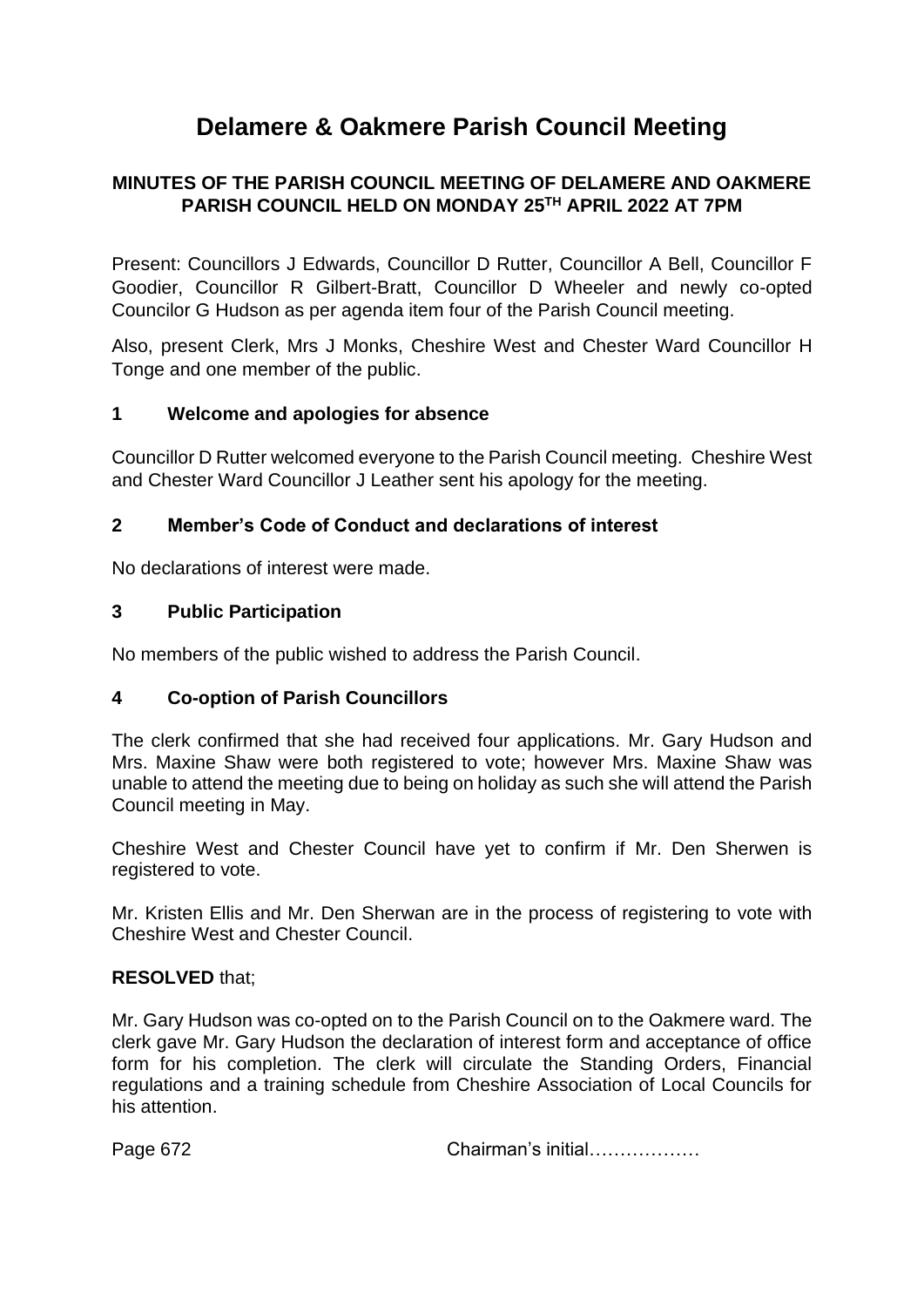Councillor J Edwards will set up an official email address for Mr. Gary Hudson.

# **5 Minutes of the last Parish Council meeting**

# **RESOLVED that;**

The minutes of the Parish Council meeting of Delamere and Oakmere Parish Council on Monday 14th March 2022 be approved as a correct record.

## **6 Progress Reports and Outstanding Items**

The clerk confirmed that the complaint log has been circulated to all on the bottom of the financial report which had been emailed to all Parish Councillors.

The item with regards to the repairs and the orange temporary netting not providing security for pedestrians over the railway bridge on Station Road Delamere has now been resolved as such this has been removed from the complaint log.

## **7 Correspondence**

The clerk confirmed that the next Crown Farm Liaison meeting was on 26<sup>th</sup> May 2022 at 1pm. Councillor D Rutter, Councillor D Wheeler and Councillor F Goodier will attend.

## **8 Planning**

The planning applications that had been received up to  $25<sup>th</sup>$  April 2022 were considered.

# **RESOLVED** that;

- (a) No objections were to be made to 22/00910/PAA, Erection of additional storey above existing dwelling, Sylvan House 49 Station Road Delamere.
- (b) No objections were to be made to 22/00858/FUL, First floor, rear and side extensions, Sylvan House Eddisbury Hill Delamere.
- (c) No objections were to be made to 22/00666/FUL Two storey side extension, Glenmere Tarporley Road Oakmere.
- (d) No objections were to be made to 21/03220/FUL, Demolition of existing bungalow and garage and erection of replacement dwelling, Sunnyholme Forest Gate Lane Kelsall.

## **9 Finance**

The clerk reported that the current bank balances were as follows and bank statements showing these amounts were presented and signed by the Chair.

Bank account balance is £20,363.79 as at 31<sup>st</sup> March 2022.

£32.30 unpaid cheques. Income received is £1,522.50 Community Infrastructure Levy and £232.00 advertising income.

Page 673 Chairman's initial………………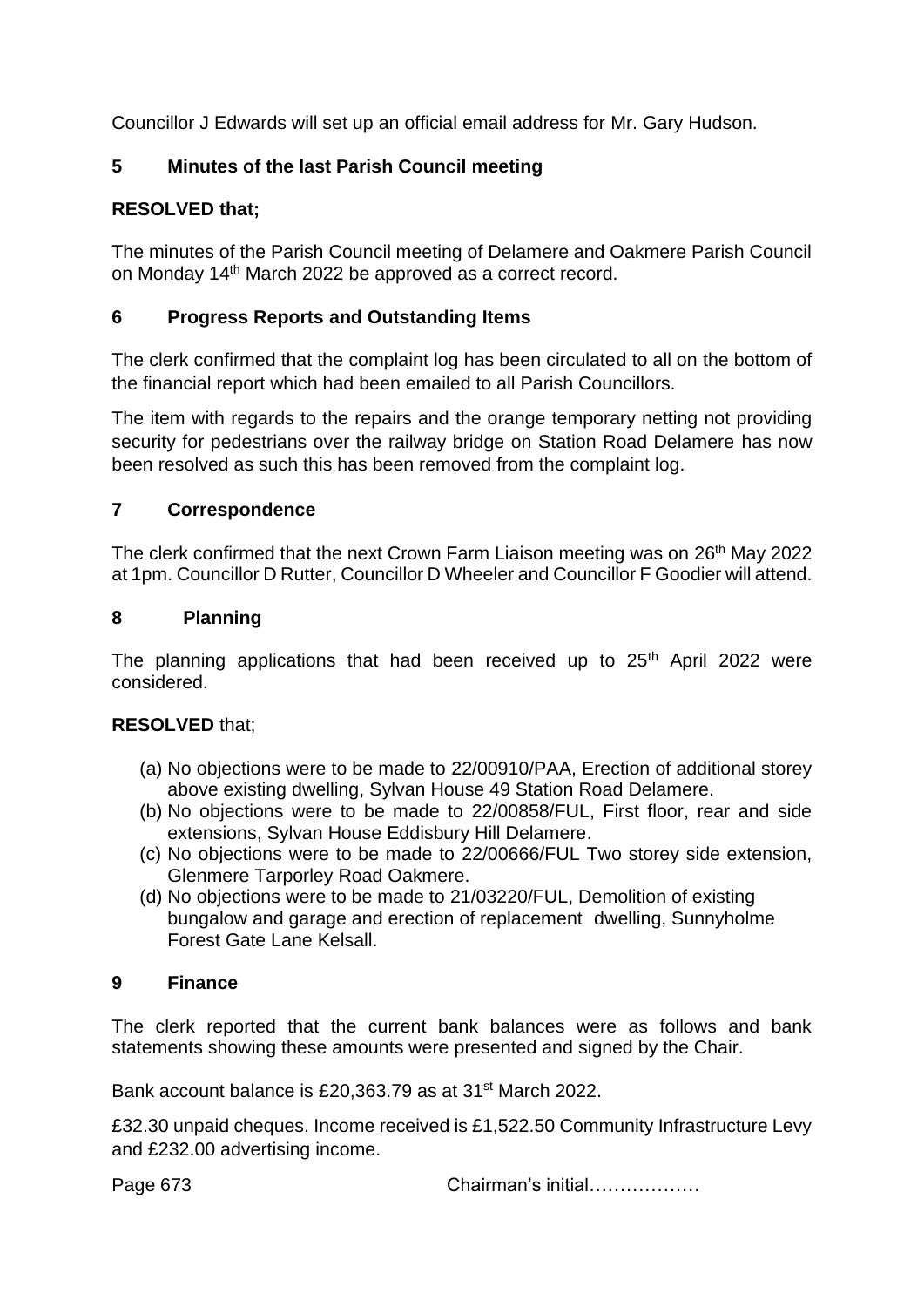Earmarked funds as follows;

£2,500 for Frith Avenue project, Parish Council resolved to spend £2,000 in November 2019 minutes and £500.00 received from Lane End in September 2021 minutes.

£1,500 for speed limit reduction for Chester Road Delamere, resolved to spend in March 2021 minutes.

£1,500 received from Tarmac for installation of yellow lines in September 2021 minutes.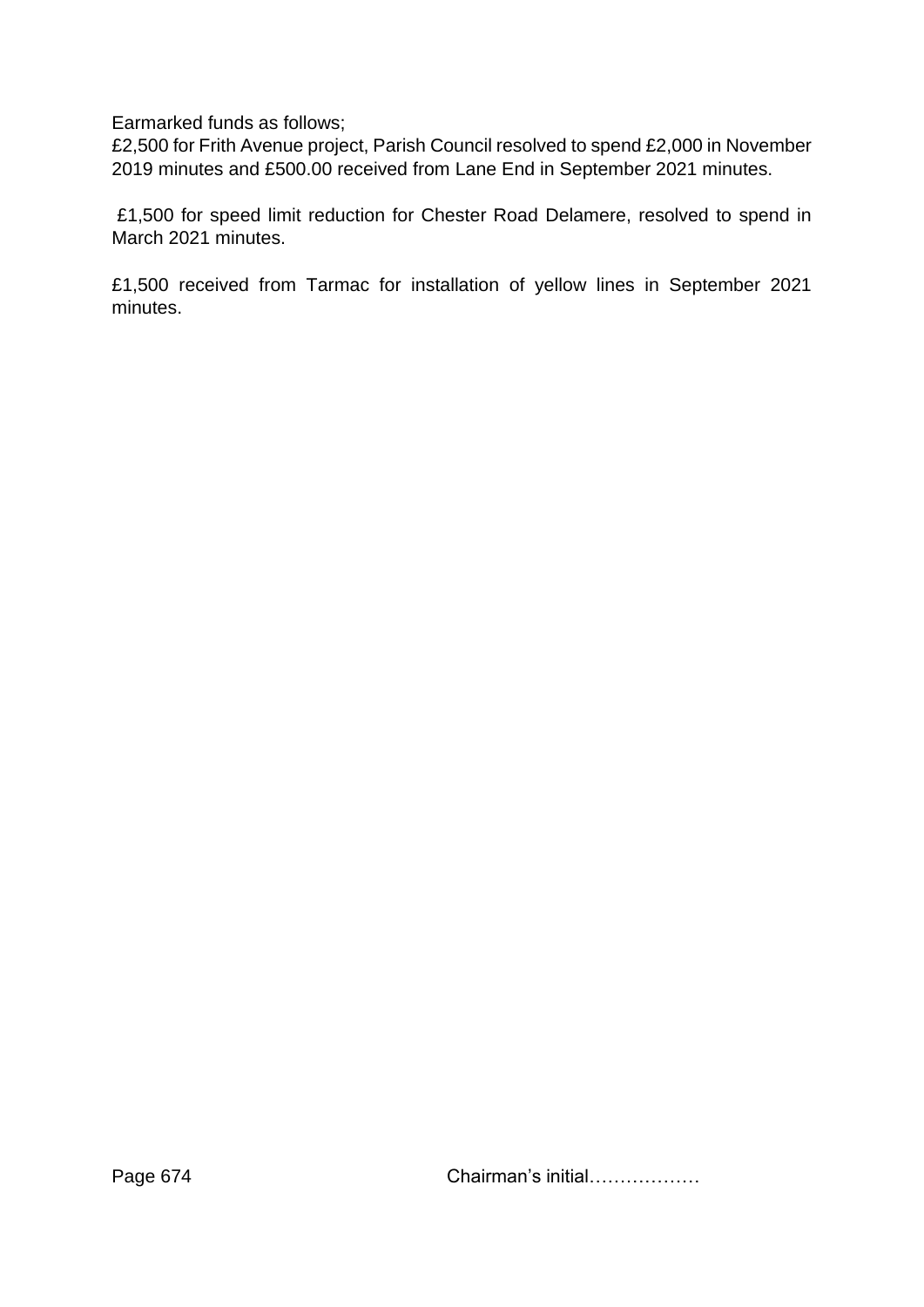## **RESOLVED** that;

the following payments be authorised;

|                                    | Payee                               | Particulars of payment                                                                                                            | Amount  |
|------------------------------------|-------------------------------------|-----------------------------------------------------------------------------------------------------------------------------------|---------|
| Standing<br>Order 21 <sup>st</sup> | <b>Clerk</b>                        | Salary for April and<br>backpay                                                                                                   | £475.23 |
| Standing<br>Order 21 <sup>st</sup> | <b>Cheshire Pension Fund</b>        | Employers &<br>employees'<br>contribution for April<br>including backpay                                                          | £176.59 |
| 001161                             | Joanne Monks                        | <b>Clerk Expenses for</b><br>April                                                                                                | £59.45  |
| 001162                             | Destroyed                           |                                                                                                                                   |         |
| 001163                             | John Edwards                        | Reimbursement for<br>printing of leaflet for<br>Delamere and<br><b>Oakmere News</b>                                               | £50.50  |
| 001164                             | Joanne Monks                        | Reissue of cheque<br>0001158 as $lost -$<br><b>Clerk Expenses for</b><br>March $2022 -$ to be<br>taken from 2021/2022<br>accounts | £32.30  |
| 001165                             | <b>Delamere Community</b><br>Centre | Room Hire for Parish<br>Council meetings                                                                                          | £122.00 |
| 001166                             | <b>Zurich Municipal</b>             | Parish Council annual<br>insurance                                                                                                | £451.99 |
| 001167                             | Joanne Monks                        | Reimbursement of<br>webhosting charges                                                                                            | £75.00  |
| 001168                             | Mid Cheshire Footpath<br>Society    | Annual subscriptions                                                                                                              | £8.00   |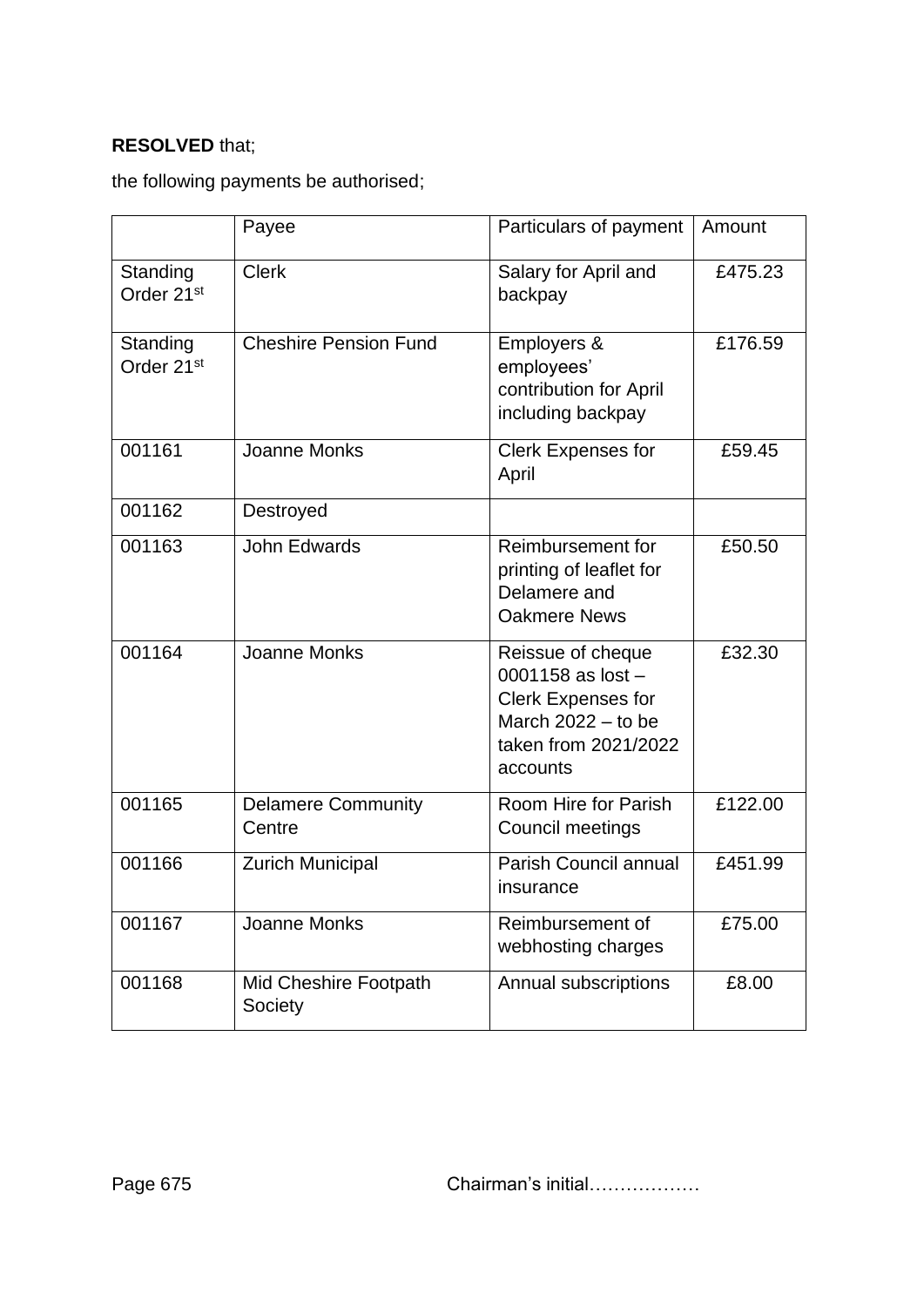# **10 Payment of Room Hire for Delamere Community Centre**

## **RESOLVED** that;

payment of room, hire for the open public meeting regarding Little Wood on Saturday 9<sup>th</sup> April 2022 at the cost of £12.00 was approved.

## **RESOLVED** that;

the payment for the room, hire for the Parish Council meetings for the period 1<sup>st</sup> April 2022 to 31st March 2023. Cost of room hire is £10 for eleven Parish Council meetings, so total cost is £110.00 was approved.

## **11 Reconciliation of bank accounts as at 31st March 2022**

**RESOLVED** that the reconciliation of the bank account as at 31<sup>st</sup> March 2022 was as follows;

Bank balance as at 31<sup>st</sup> March 2022 is £20,363.79 less one unpaid cheque of £32.30 so true end of year balance is £20,331.49.

#### **12 Earmarking reserves**

**RESOLVED** that the reserves were earmarked as follows;

| <b>Ear-Marked Reserves</b>            | <b>Amount</b> |
|---------------------------------------|---------------|
| Local Infrastructure (ER)             | 0.00          |
| <b>Future Elections (ER)</b>          | 0.00          |
| Contingencies (ER)                    | 0.00          |
| Frith Avenue project (ER)             | 2500.00       |
| New Homes Bonus Fund (ER)             | 13285.59      |
| Stoneyford Lane yellow lines (ER)     | 1500.00       |
| Community Infrastructure Levy (ER)    | 1,522.50      |
| Unpresented cheques at end year (ER)  | 0.00          |
| Speed limit reduction Chester Rd (ER) | 1500.00       |
| <b>Total</b>                          | 20308.09      |

The clerk raised concerns as all the reserves were allocated to projects and there were no earmarked reserves at all to cover future running costs.

Page 676 Chairman's initial………………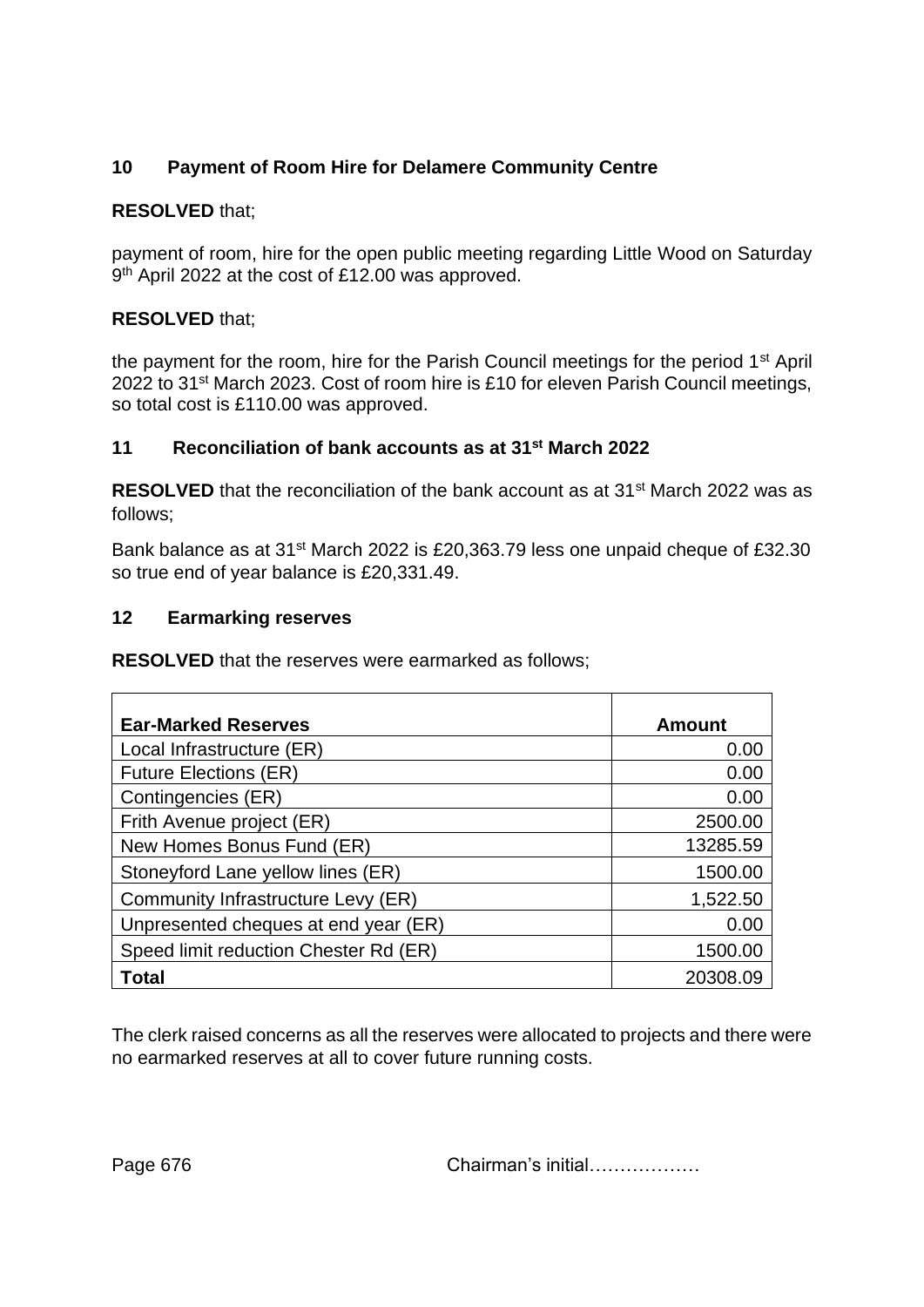## **13 Delamere and Oakmere news**

The clerk confirmed that the cost of printing the March edition of Delamere and Oakmere news was £377.01. The advertising income received up to 31st March 2022 was £232.00, the amount of outstanding advertising income is £56.00, however this has now been paid in April. The printing costs less the advertising costs has resulted in a loss of £89.01.

## **RESOLVED** that;

The amount of £50.50 was approved for the additional printing of the leaflet to go out with Delamere and Oakmere news.

Councillor A Bell will liaise with the retiring editor of the newsletter regarding the next edition in September and the clerk was asked to put this as an agenda item for the next Parish Council meeting.

## **14 Tree survey for land at Frith Avenue and Little Wood**

The clerk had contacted five companies regarding tree surveys but had only obtained one quote. The quote for a tree survey for Little Wood and the land at Frith Avenue and the quote was £1100.00 plus VAT.

Councillor D Rutter will contact a couple of local firms in order to obtain further quotes.

## **15 Little Wood**

Volunteers have undertaken work at Little Wood trying to clear the trees and undertaking repairs. This will be ongoing.

The clerk had received an email from a resident offering to look after the flagpole at Little Wood.

## **RESOLVED** that;

The clerk was asked to send the Union Jack flag to the resident and request that this was put up for special events including the Queens Jubilee. The Parish Council would not purchase a Ukraine flag and did not want a Ukraine flag on the flag pole.

## **RESOLVED** that;

Signage with regards to the condition of the boardwalk will be displayed. Councillor R Gilbert-Bratt will so some signs and laminate.

## **16 Field at Frith Avenue**

Councillor F Goodier reported that a bug hotel had now been installed on the field at Frith Avenue and residents were getting involved with the project.

Page 677 Chairman's initial………………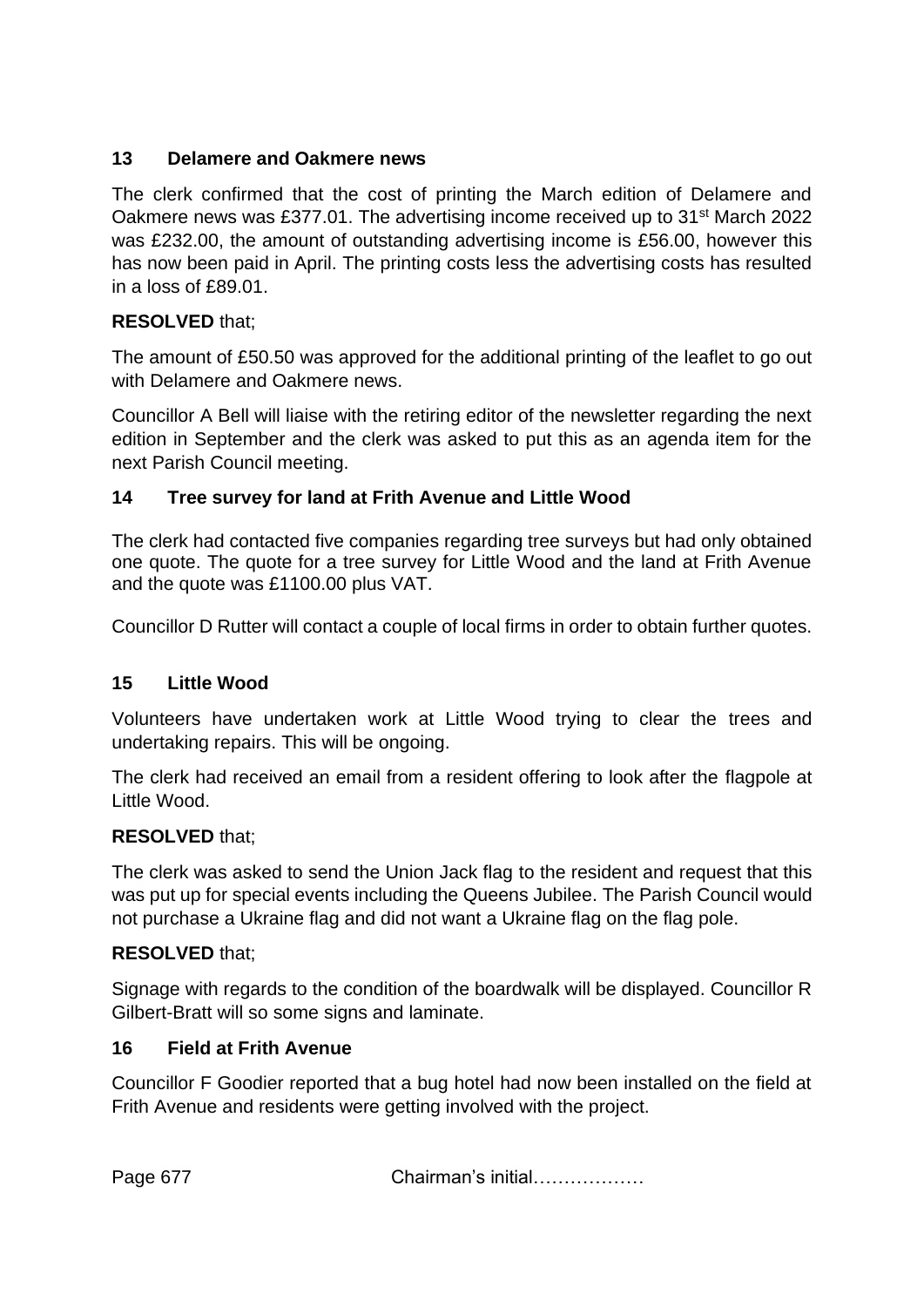Councillor J Edwards had provided some costing for different options with regards to planters for the field at Frith Avenue.

# **RESOLVED** that:

Planters and soil would be purchased up to the value of £800.00 plus VAT with the funds to be taken from the Frith Avenue project earmarked reserve.

Councillor F Goodier will confirm to the clerk the exact order after consultation with residents.

Councillor R Gilbert-Bratt will laminate a sign for the gate for the field requesting residents ensure is it closed after use.

## **17 Queens Jubilee Event**

Councillor F Goodier has had meetings with the landlord of the Abbey Arms and a local business regarding an event on Sunday 5<sup>th</sup> June 2022. Paper invites will be done along with tickets via Eventbrite as the event will be ticket only.

The local business will be donating the use of two trailers in order to sell alcohol and ice-cream via the pub. There will be no parking at the pub unless disabled, residents will be encouraged to walk or parking will be available at Cherry Tree Farm on Abbey Lane. There will be normal service at the pub with the event commencing from 3pm onwards. The event will be free to residents and there will be a raffle and fancy-dress competition for children.

The clerk was asked to obtain three quotes for two portaloos, one with disabled access.

The Parish Council could investigate applying for a Ward Members grant for the cost of the portaloos once the costs are known.

Staff members at the pub are first aided trained and the event will be covered by the pub's public liability insurance.

Councillor R Gilbert-Bratt will print off and laminate some posters.

# **18 Village Signage**

The clerk had contacted the Highways Department of Cheshire West and Chester Council requesting confirmation on the locations of the two proposed signs. The Highway Department of Cheshire West and Chester Council confirmed that they had no issue with the proposed one at the Kelsall border providing that the existing, "Delamere" signate was removed as part of the works. The proposed sign outside The Lounge is not near the border as such they would not approve this location.

The approx. cost of the project was in the region of £3,000.

## **RESOLVED** that;

The Parish Council would not pursue any village signage due to costs at this time.

Page 678 Chairman's initial………………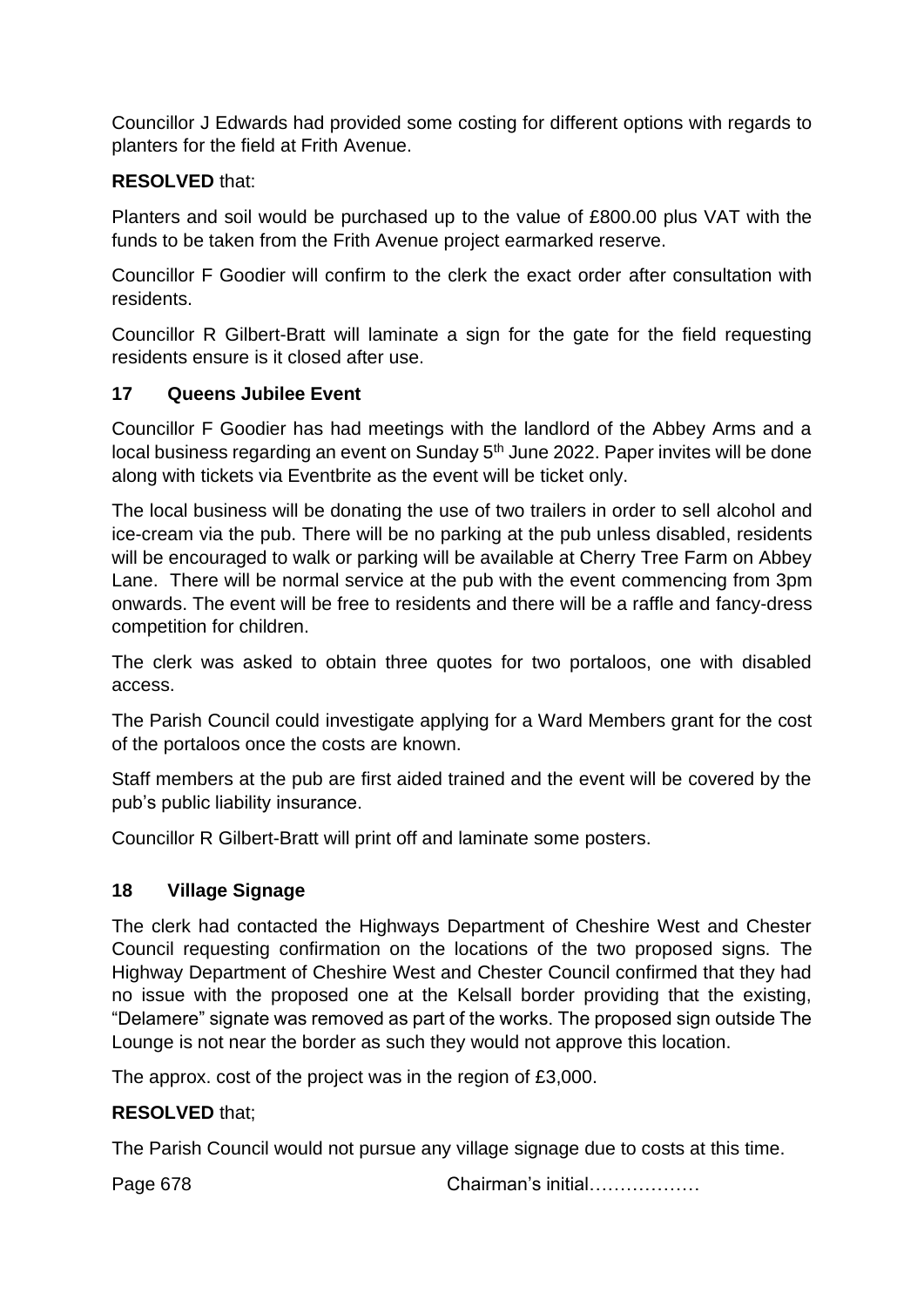# **19 Code of Conduct**

## **RESOLVED** that;

The Parish Council adopted the new code of conduct from Cheshire West and Chester Council.

## **20 Noticeboard at Waste Lane**

Councillor G Hudson volunteered to put up the agenda on the noticeboard at Waste Lane.

## **21 Delamere Community Centre event on Saturday 9th July at 2pm**

The clerk has received a request from the Community Centre for the Parish Council to have a table at their anniversary event on Saturday 9<sup>th</sup> July 2022 at 2pm. Councillor D Wheeler, Councillor D Rutter and Councillor A Bell will attend on behalf of the Parish Council.

## **22 Payment for Cheshire West and Chester Council to empty the Eddisbury Hill Dog bin at the annual cost of £364.00 (£7.00 per week)**

## **RESOLVED** that;

The Parish Council will continue to pay Cheshire West and Chester Council to empty the Dog bin at Eddisbury Hill at the annual cost of £364.00, £7.00 per week.

## **23 Installation of double yellow lines on Stoneyford Lane**

The clerk confirmed that the Traffic Regulation Order has been advertised by the Highways Department of Cheshire West and Chester Council they have received one objection from a member of the public who uses this area to exercise on the Delamere loop.

## **RESOLVED** that;

The clerk was asked to contact the Highways Department and ask them to do a formal objection report to see if they can proceed with the double yellow lines.

## **24 Subscription for Mid Cheshire Footpath Society**

# **RESOLVED** that;

The Parish Council pays the subscription for Mid Cheshire Footpath Society at the cost of £8 for 2022/2023.

The clerk was asked to contact the Mid Cheshire Footpath Society to see if they were available to attend a Parish Council meeting.

Page 679 Chairman's initial………………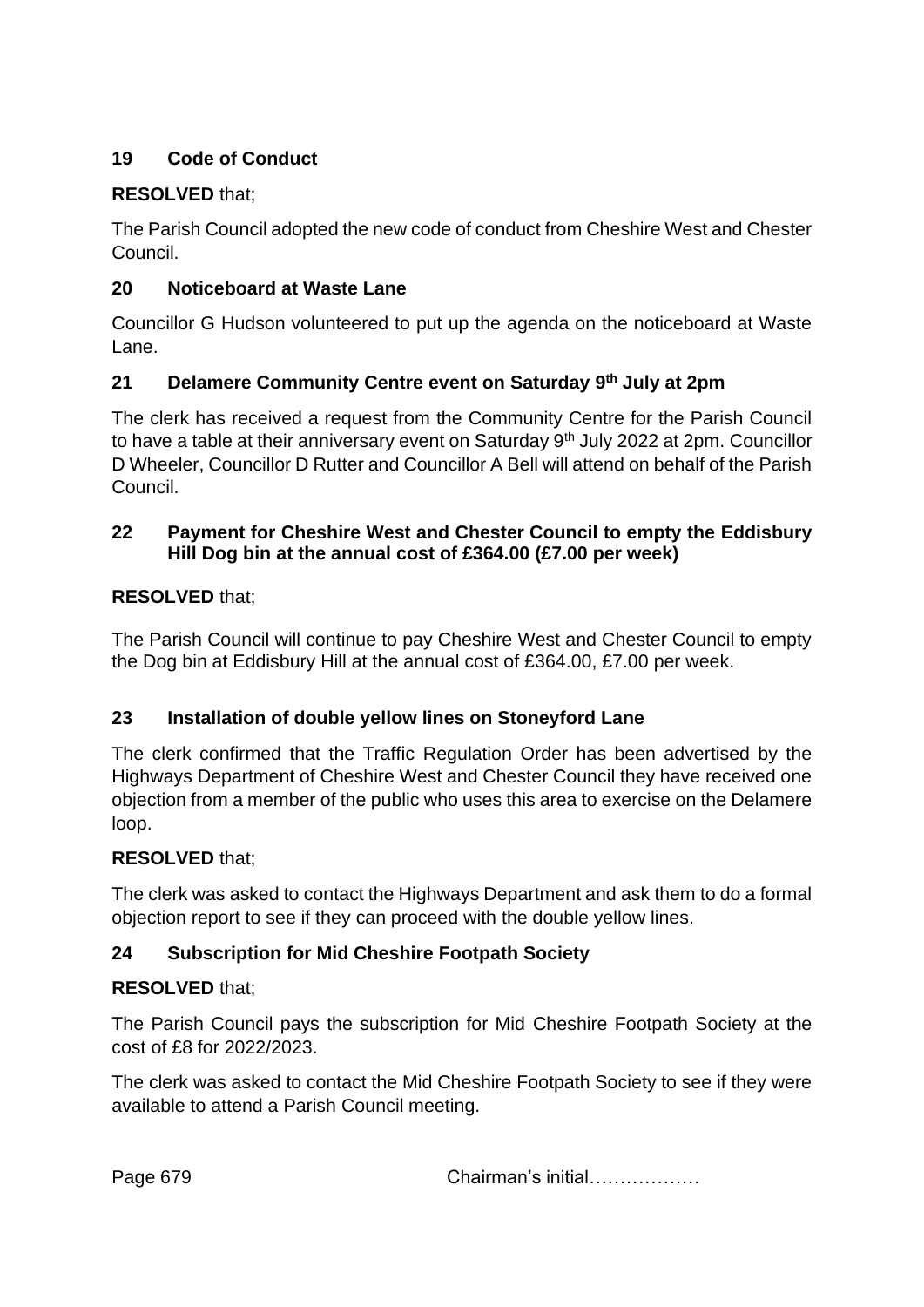## **25 Community Litter pick**

Councillor J Edwards confirmed that litter picks can be only organised for any roads that are under 40mph due to Health and Safety requirements. Any roads that are 40mph roads required traffic management and traffic lights in order to undertake an organised litter pick.

The clerk reported that litter picking equipment was available for any residents via all Cheshire West and Chester libraries and she would circulate the leaflet to all Parish Councillors for their attention.

## **26 Alcohol and Music licence for Kelsall Equestrian centre, Organsdale Farm Middlewich Road**

The clerk had circulated details of the alcohol and music licence that had been applied for by the equestrian centre and for the Horsefeat event.

## **RESOLVED** that;

There were no objections from the Parish Council.

## **27 Update from Cheshire West and Chester Councillors**

Cheshire West and Chester Ward Councillor H Tonge reported that Cheshire West and Chester Council were seeking views regarding the future enforcement of moving traffic restrictions.

There were also consultations with regard to the sustainable and inclusive growth in Warrington and Cheshire and a Pharmaceutial needs assessment of services in the borough.

#### **28 Councillor's report and future agenda items**

Councillor A Bell reported that he will be contacting the new PCSO in his role as Homewatch co-ordinator to request that they attend a Parish Council meeting and reinstate the PCSO surgeries at the Community centre.

Councillor R Gilbert-Bratt reported several potholes along the A49 and the road was now cracking following repair.

Councillor D Wheeler asked the clerk to contact the owners of the Hollies with regards to a permissive path to Station Road.